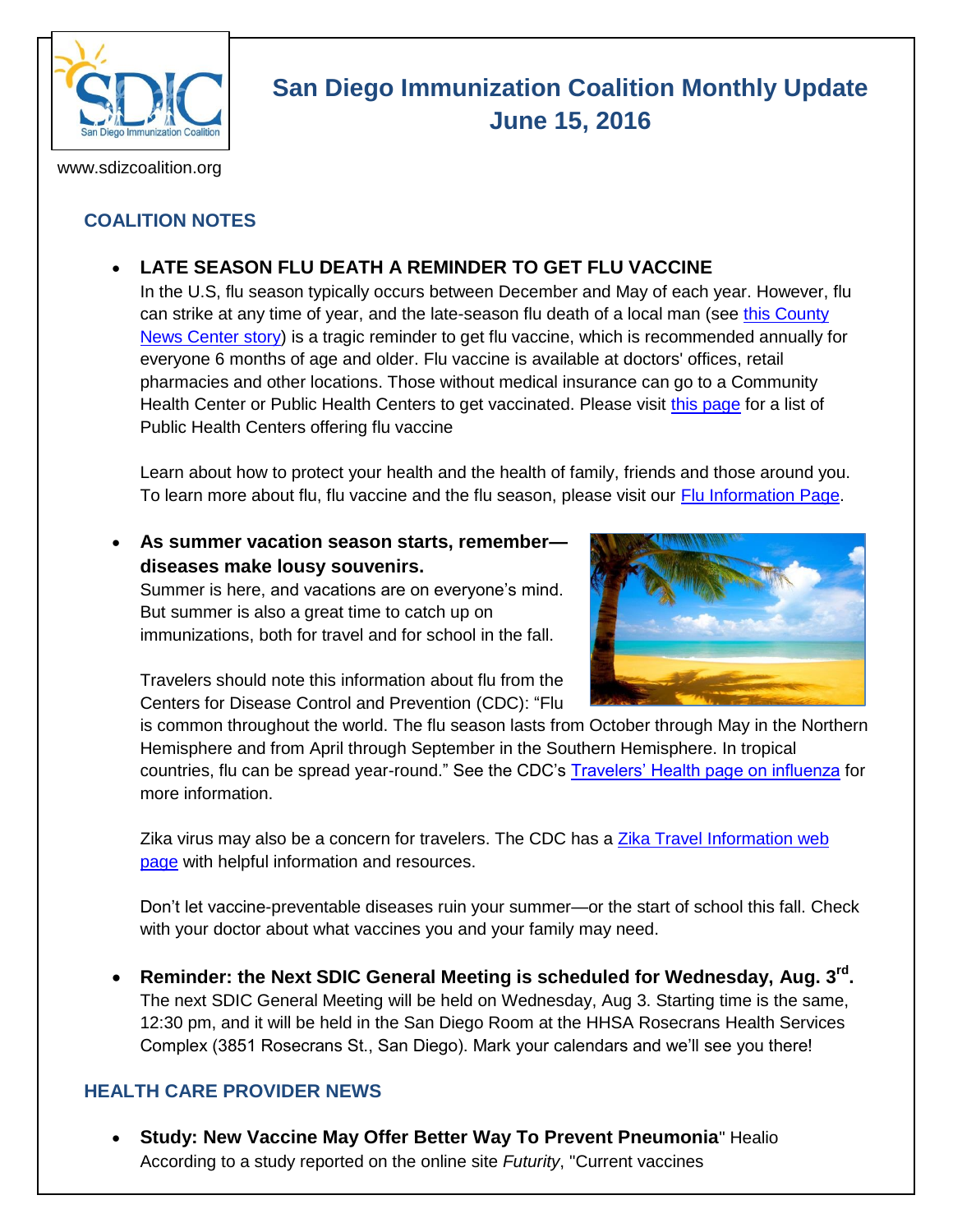target only a small percentage of the more than 90 strains of the bacteria that cause pneumonia. But researchers say a new protein-based vaccine can defend against many more strains-and that it's 100 percent effective at promoting the appropriate immune response. Computer simulations indicate the vaccine would be effective against all strains of pneumococcus, but additional tests are needed to confirm that. The vaccine offers what could be the most direct and broad response to preventing pneumonia-the leading cause of death of children under the age of 5 worldwide, according to the World Health Organization-as well as meningitis, sepsis, and other serious infections caused by pneumococcus. 'These are very serious illnesses that we haven't been able to completely suppress. The vaccine we're developing could finally get that job done,' says Blaine A. Pfeifer, an associate professor of chemical and biological engineering at the University at Buffalo School of Engineering and Applied Sciences." [Read the report on the Futurity website.](http://www.futurity.org/pneumonia-vaccine-1177192-2/) *(When visiting the site, note that the report begins part way down the web page, so it may be necessary to scroll down the page to read it.)*

#### **RESEARCH NEWS**

 **"Putting the brakes on cell's 'engine' could give flu, other vaccines a boost"** According to a study reported in the Science Daily website, A relatively unknown molecule that regulates metabolism could be the key to boosting an individual's immunity to the flu -- and potentially other viruses -- according to research reported today in the journal Immunity. The study, led by University of Vermont (UVM) College of Medicine doctoral student Devin

Champagne and Mercedes Rincon, Ph.D., a professor of medicine and an immunobiologist, discovered that a protein called methylation controlled J -- or MCJ -- can be altered to boost the immune system's response to the flu... Champagne and Rincon concluded that with normal MCJ levels, CD8 cells are not as efficient in fighting virus because their mitochondrial metabolism is not strong enough, so the removal of MCJ (the 'mitochondrial brake') can improve the CD8 cells protection capability -- and thus the efficacy of a vaccine. 'Nothing has been shown to do what this protein does,' says Rincon. 'Suppressing MCJ will enhance your immune response and protection from an influenza virus and, most likely, protection from other threatening viruses.'" [Read the report on the Science Daily website.](https://www.sciencedaily.com/releases/2016/05/160524144703.htm)

 **"Study finds decrease in Google searches for chickenpox after vaccination implementation"**

According to a study reported in the News-Medical website, "countries that implement government-mandated vaccinations for chickenpox see a sharp drop in the number of Google searches for the common childhood disease afterward, demonstrating that immunization significantly reduces seasonal outbreaks. That's one of the findings from a new University of Michigan-led study that analyzed thousands of Google searches for 'chickenpox.' The researchers downloaded and analyzed freely available Google Trends data from 36 countries on five continents, covering an 11-year period starting in 2004. The technique is sometimes called digital epidemiology and has previously been used to identify outbreaks of diseases like influenza, rotavirus and norovirus. But the chickenpox study is the first to use digital epidemiology to show the effectiveness of a vaccine, said Kevin Bakker, a doctoral student in the U-M Department of Ecology and Evolutionary Biology... The study is one of the most comprehensive digital epidemiology efforts to date, Bakker said. Examining data from several